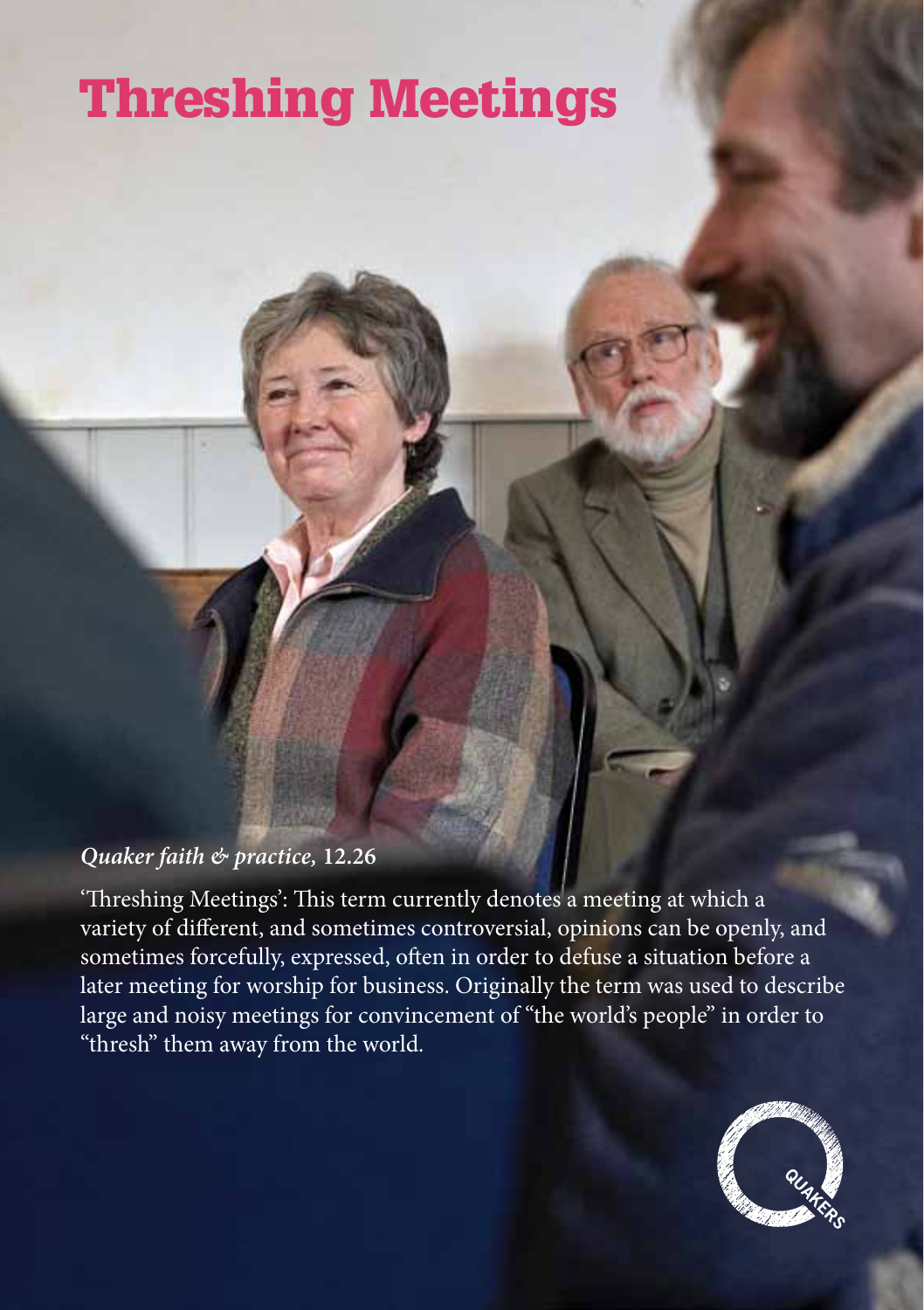#### **When might a threshing meeting be considered?**

- Where a difference of opinion(s) is causing distress or disturbance to individuals or the meeting, or delaying a necessary decision.
- Where a potentially contentious or controversial issue needs to be addressed.
- To allow views to be expressed to enable movement towards greater clarity.
- As a preliminary to a decision-making meeting.

### **Preparing for a threshing meeting**

- Give good advance notice.
- Include all who have a particular interest in the matter.
- Make a special effort to ensure that Friends of all shades of opinion will be present. The meeting will be less useful if Friends of a particular view are absent.

Everyone attending needs to be clear about the purpose and conduct of the meeting.

They should be able and willing to understand the disciplines inherent in the process so that sensitive and vulnerable people do not feel marginalised or threatened.

Those with confidence and authority should be prepared to stand back to allow the less articulate to have their say and should have the ability to challenge actions, views, behaviour in a caring and affirming way.

Appoint a **clerk or co-clerks** who are not involved personally in the issue. It may be helpful if they are experienced Friends from outside the meeting so that everyone within the meeting can take part. It is important that the clerk maintains the discipline of the agreed guidelines.

**Background papers** with factual information should be circulated beforehand, together with **guidelines** for the meeting (see below). An **outline** of the intended procedure is helpful. A **timetable** is useful, although this should not limit what needs to be said. Adequate time is needed to allow everyone space in which to be heard, though it is wise to agree a time by which the meeting will close.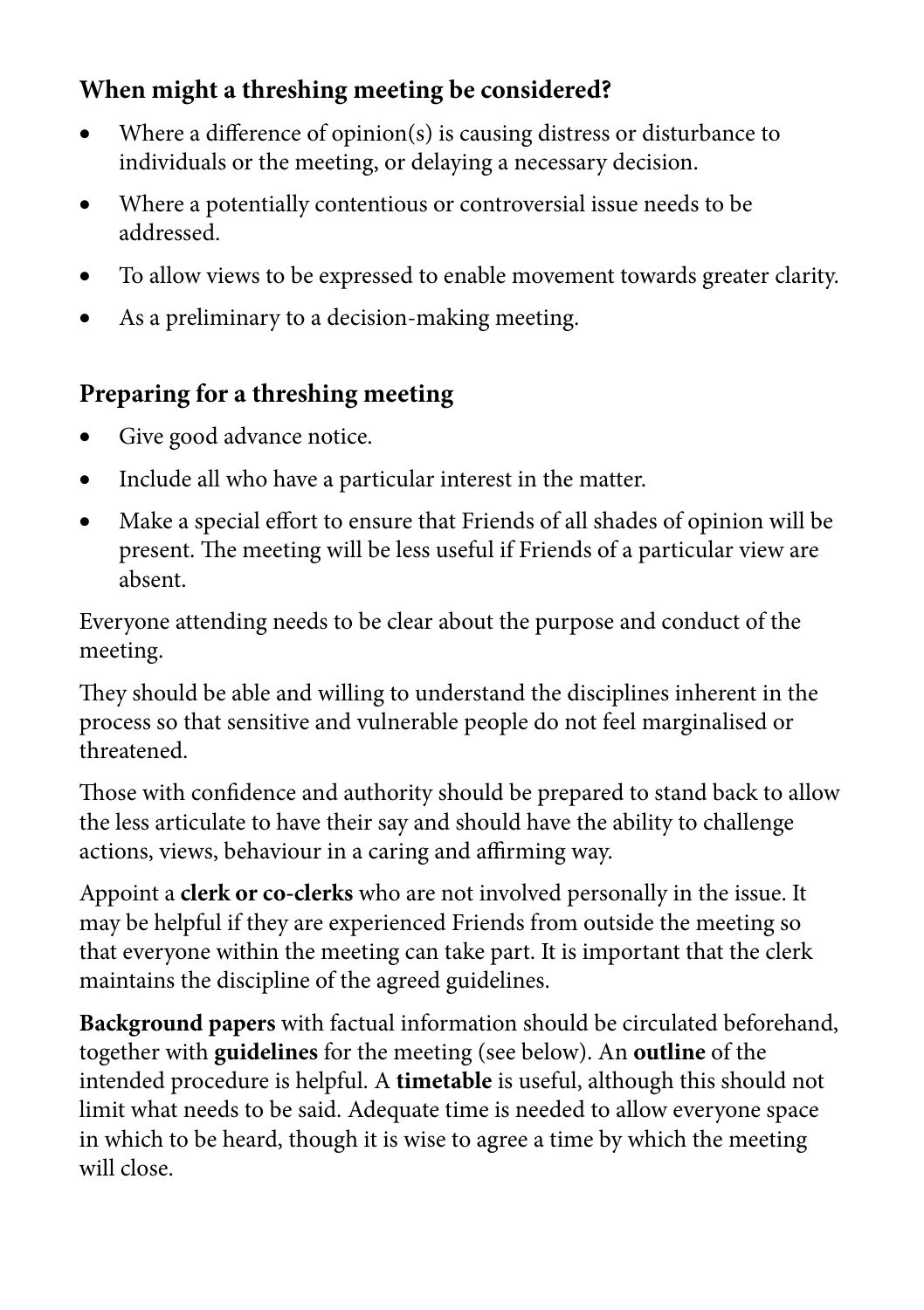#### **Suggested guidelines**

- Friends should wait to be called by the clerk, who will request a reflective silence between contributions. They are not limited to speaking once only, but should only do so after everyone has had the opportunity and encouragement to speak, so as to allow space for the less confident members to be heard.
- Everyone is free to state his or her views clearly, passionately and honestly.
- • Contributions should be received with respect and attention, seeking what truth they may hold.
- Friends should resist using words suggesting accusation or blame and should keep to simple statements of how a specific view, action or behaviour affects them.
- Any personal disclosures are confidential to the attending group.

#### **The meeting**

At the outset the clerk reminds Friends of the importance of the guidelines and obtains their explicit agreement to observe them. They may be amended if all agree.

The meeting begins and ends with a period of worship.

The first part of the threshing meeting will be a time for feelings and views to be expressed and heard. This is followed by looking forward to the future, if the meeting is ready. On the other hand, it may be that the forward look will be better addressed at a further meeting which may be called to do this. A break may be taken if it will be helpful.

The meeting should be a safe place for expressing and receiving feelings. It is best to make no notes of the threshing as these might not help the process of moving forward.

The clerk will close the meeting, minuting that a threshing meeting has been held.

It is important to be aware of a need for informal oversight to ensure that there is care and thought for everyone's well-being and to see that anyone who has been emotionally affected is not left to leave unsupported.